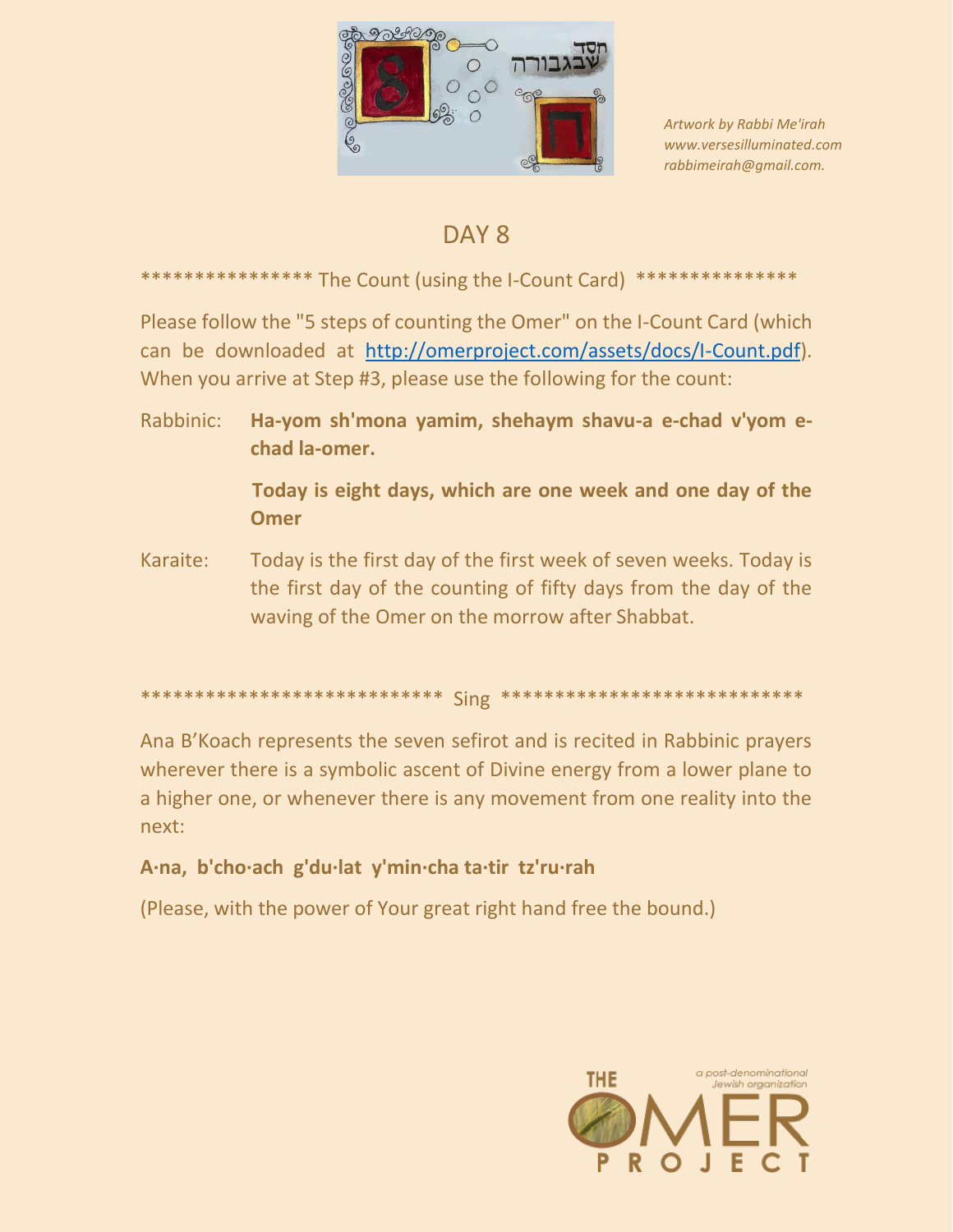\*\*\*\*\*\*\*\*\* This Week According to Rabbinic Mystical Teachings \*\*\*\*\*\*\*\*\*

Week Two: Gevurah. Justice, Rigor, Good Boundaries, Strength, Judgment, Discernment, Discipline, Severity, Limitation.

If love (chesed) is the bedrock of human expression, discipline (gevurah) is the channel through which we express love. It gives our life and love direction and focus. Gevurah -- discipline and measure -- concentrates and directs our efforts, our love in the proper directions. It represents discipline and boundary-making, but also indicates separation and struggle. To put gevurah into one's life is to know the value of restraint and even of adversity.

Isaac represents gevurah - character strength, judgement power, and moral restraint - during this week. Isaac's gevurah was expressed in his great awe of G‑d and his exacting self-discipline.

\*\*\*\*\*\*\*\*\* This Day According to Rabbinic Mystical Teachings \*\*\*\*\*\*\*\*\*

This day: Chesed shebe'Gevurah. Love within Strength, Lovingkindness in Discipline.

One word for Chesed of Gevurah: Humility.

\*\*\*\*\*\*\*\*\*\*\*\*\*\*\*\*\*\*\*\*\* This Day's Biblical Figures \*\*\*\*\*\*\*\*\*\*\*\*\*\*\*\*\*\*\*\* \*\*\*\*\*\*\*\*\*\*\* with the Rabbinic Mystical Quality of the Day \*\*\*\*\*\*\*\*\*\*\*

Feminine: Mekonenet, the mourning woman – The Hebrew women mourn their sons when they are thrown into the Nile. Later the Egyptian women mourn their firstborn. What can provide consolation in the face of this suffering? The mourning woman tells the story of her sorrow, gaining strength and love through this act. The mourning woman, mekonenet, later wails at funerals and laments national tragedies, as we see in Jeremiah's description of her. Even within the limits of gevurah (which is separation as well as strength), she is able to find love.

Chesed shebegevurah is the knowledge that our lives are limited, with finite vessels, but they are still full of love.